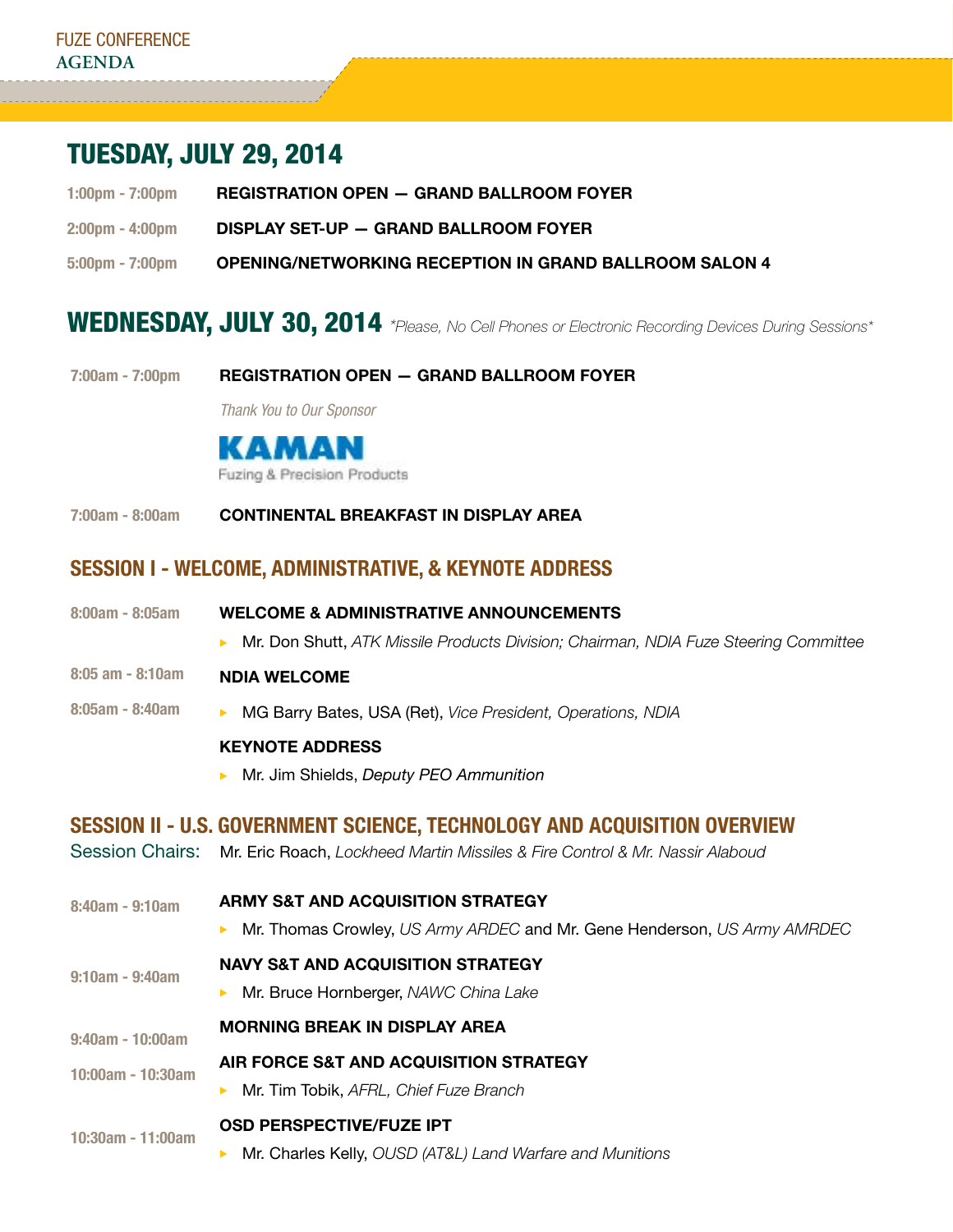| 11:00am - 11:30am | JOINT FUZE TECHNOLOGY PROGRAM (JFTP)  |
|-------------------|---------------------------------------|
|                   | Mr. Lawrence Fan, NSWC - Indian Head  |
|                   | 11:30 am - 12:00 pm    AWARD CEREMONY |

12:00 pm - 1:00 pm LUNCH - GRAND BALLROOM SALONS 5-8

 *Thank You to Our Sponsor*



- 1:00pm 5:20pm Open concurrent session IIIA Junior ballroom Salons A-D  *Please refer to the following pages for the open session schedule*
- 1:00pm 5:20pm CLosed concurrent session IIIB Junior ballroom Salons E-H  *Please refer to the following pages for the closed session schedule*
- 3:00pm 3:20pm Afternoon Break in display area
- 5:30pm 7:00pm Conference Grand reception in Grand Ballroom Salon 4

 *Thank You to Our Sponsor*



## Thursday, July 31, 2014 *\*Please, No Cell Phones or Electronic Recording Devices During Sessions\**

| 7:00am - 5:20pm                    | <b>REGISTRATION OPEN - GRAND BALLROOM FOYER</b>                                                                                          |
|------------------------------------|------------------------------------------------------------------------------------------------------------------------------------------|
| $7:00am - 8:00am$                  | <b>CONTINENTAL BREAKFAST IN DISPLAY AREA</b>                                                                                             |
| 8:00am - 12:00pm                   | OPEN CONCURRENT SESSION IVA - JUNIOR BALLROOM SALONS A-D<br>Please refer to the following pages for the open session schedule            |
| 8:00am - 12:00pm                   | <b>CLOSED CONCURRENT SESSION IVB - JUNIOR BALLROOM SALONS E-H</b><br>Please refer to the following pages for the closed session schedule |
| $10:00am - 10:20am$                | <b>MORNING BREAK IN DISPLAY AREA</b>                                                                                                     |
| $12:00 \text{pm} - 1:00 \text{pm}$ | LUNCH - GRAND BALLROOM SALONS 1-4                                                                                                        |
| $1:00 \text{pm} - 5:20 \text{pm}$  | <b>CLOSED CONCURRENT SESSION VA - JUNIOR BALLROOM SALONS A-D</b><br>Please refer to the following pages for the open session schedule    |
| $1:00 \text{pm} - 5:20 \text{pm}$  | <b>CLOSED CONCURRENT SESSION VB - JUNIOR BALLROOM SALONS E-H</b>                                                                         |
|                                    | Please refer to the following pages for the closed session schedule                                                                      |
| $3:00 \text{pm} - 3:20 \text{pm}$  | AFTERNOON BREAK IN DISPLAY AREA                                                                                                          |
|                                    |                                                                                                                                          |

3:20pm - 5:20pm Display Dismantle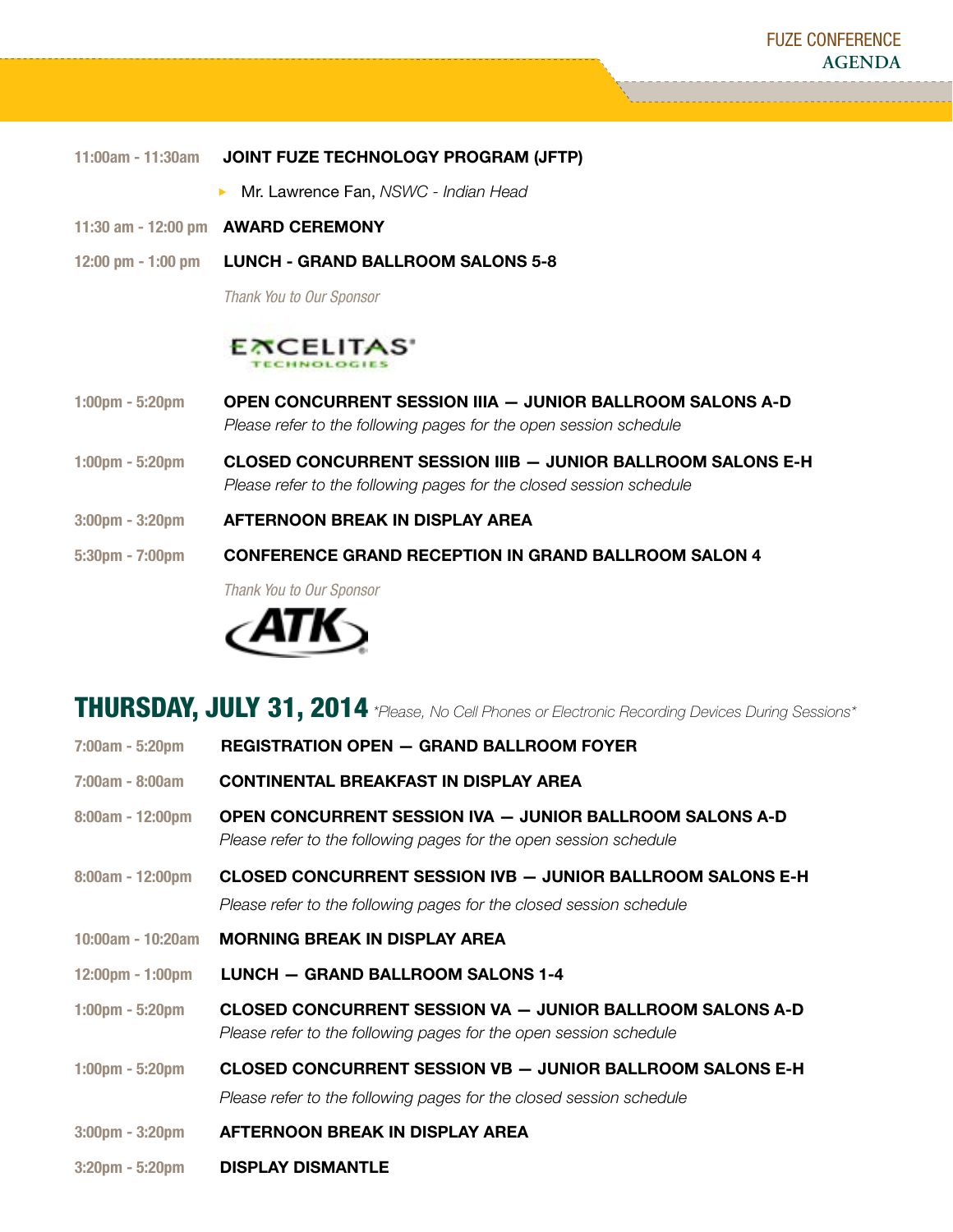## **Wednesday, July 30, 2014**

### **1:00pm - 3:00pm Concurrent Sessions**

| <b>SESSION</b>                                                              |                                        | <b>CLASSIFICATION</b> | $1:00$ PM                                                                                                                                                                                | 1:20 PM                                                                                                                                            | $1:40$ PM                                                                                                                                                                 | 2:00 PM                                                                                                                                                        | 2:20 PM                                                                                                                                       | 2:40 PM                                                                                                                                                                                                                 |
|-----------------------------------------------------------------------------|----------------------------------------|-----------------------|------------------------------------------------------------------------------------------------------------------------------------------------------------------------------------------|----------------------------------------------------------------------------------------------------------------------------------------------------|---------------------------------------------------------------------------------------------------------------------------------------------------------------------------|----------------------------------------------------------------------------------------------------------------------------------------------------------------|-----------------------------------------------------------------------------------------------------------------------------------------------|-------------------------------------------------------------------------------------------------------------------------------------------------------------------------------------------------------------------------|
| SESSION IIIA<br>JUNIOR BALLROOM A-D<br>Mr. Ed Cooper and<br>Session Chairs: | <b>Baginski</b><br>Tom<br>ă            | <b>OPEN SESSION</b>   | 16673 - Micro-<br>machined High<br><b>Density Embedded</b><br>Capacitor<br>Technologies for<br><b>Energy Storage</b><br>Applications<br>Dr. Thomas Baginski,<br><b>Auburn University</b> | 16522 - Small, High<br><b>Specific Energy</b><br>Power Sources for<br><b>Medium Caliber Fuzes</b><br>Mr. Harald Wich, Diehl<br>& Eagle Picher GmbH | 16715 - HNS IV<br>Powder<br>Characterization to<br>the Updated AOP-7<br>Mr. Steven Fisher,<br><b>Excelitas Technologies</b>                                               | 16521 - Future<br><b>Electronic Fuzing for</b><br><b>Enhanced Effects</b><br>Mr. Harald Wich, Diehl<br>& Eagle Picher GmbH                                     | 16689 - A Study<br>to Reduce the Arm<br>Time Variation in the<br>M549A1 and M550<br>Escapements<br>Ms. Melissa Rhode,<br><b>US Army ARDEC</b> | 16582 - Nano second<br>exposures of Ultra<br><b>High Speed Framing</b><br>and Simultaneous<br>Streak Imaging of<br><b>Exploding Bridge Wire</b><br>(EBW)<br>Dr. Muthurajan<br>Harries, Energetics<br>Research Institute |
| JUNIOR BALLROOM E-H<br>Session Chairs<br>SESSION IIIB                       | Mr. Roy Streetz and<br>Mr. Bill Konick | CLOSED SESSION        | 16632 - Void Sensing<br>Fuze (VSF)<br>Mr. Dale Spencer,<br>Defense Threat<br><b>Reduction Agency</b>                                                                                     | 16667 - Shock<br>Hardening<br>Development for a<br>Missile ESAF<br>Mr. Paul Moore,<br><b>Excelitas Technologies</b>                                | 16700 -<br>Characterization of<br><b>Potting Materials</b><br>for Electronics<br><b>Assemblies Subjected</b><br>to Dynamic Loads<br>Dr. Vasant Joshi,<br><b>NSWCEODTD</b> | 16697 - High<br><b>Efficiency Capacitor</b><br><b>Charging Methods</b><br>for Munition Fuzing<br>Applications<br>Mr. James Yost,<br><b>Alliant Techsystems</b> | 16702 - Pulse<br>Discharge Switch<br>for In-Line Fuzing<br>Systems<br>Mr. James Lucas,<br>ATK                                                 | 16690 - Shock<br>Response of<br><b>Fuze Electronics</b><br><b>During Hard Target</b><br>Penetration<br>Dr. Jason Foley,<br><b>AFRL Fuzes Branch</b>                                                                     |

### **3:00pm - 3:20PM afternoon break in display area**

### **3:20Pm - 5:20PM concurrent sessions**

| <b>SESSION</b>                                                                                                 |                                                                                 | <b>CLASSIFICATION</b>                                                                                                                                                                   | 3:20PM                                                                                                                               | 3:40PM                                                                                        | 4:00PM                                                     | 4:20PM                                                                                                                 | 4:40PM                                                                     | 5:00PM                                                  |
|----------------------------------------------------------------------------------------------------------------|---------------------------------------------------------------------------------|-----------------------------------------------------------------------------------------------------------------------------------------------------------------------------------------|--------------------------------------------------------------------------------------------------------------------------------------|-----------------------------------------------------------------------------------------------|------------------------------------------------------------|------------------------------------------------------------------------------------------------------------------------|----------------------------------------------------------------------------|---------------------------------------------------------|
| <b>JUNIOR BALLROOM A-D</b><br>Mr. Ed Cooper and<br>Tom Baginski<br>Session Chairs:<br><b>SESSION IIIA</b><br>ă | <b>OPEN SESSION</b>                                                             | 16665 - Safety<br><b>Evaluation of Digital</b><br>Post-Release<br><b>Environmental Sensor</b><br>Data Interface for<br><b>Distributed Fuzing</b><br>Systems according to<br>SAE AS5716A | 16765 - Stand Alone<br>Self-Powered Sensor/<br><b>Fuze for Safety</b><br><b>Systems Activation</b><br>in an Explosive Blast<br>Event | 16770 - Integration<br>of Safety, Arming<br>& Ignition Units for<br>Warheads/Flight<br>Motors | 16769 - UK MOD<br><b>Fuzing Policy</b>                     | 16735 - Technology<br>of Ballistic Parameter<br>Measurement for high<br><b>Dynamic Flying Fuze</b><br>Mr. Yanning Gui, | Adjourn                                                                    |                                                         |
|                                                                                                                |                                                                                 |                                                                                                                                                                                         | Mr. Stefan Ebenhoech,<br>Fraunhofer Institute for<br><b>High-Speed Dynamics</b><br><b>EMI</b>                                        | Mr. Ronald Lundgren,<br><b>HA Consulting</b>                                                  | Mr. Laurie Turner,<br><b>Thales Missile</b><br>Electronics | Mr. John Farbrother,<br>DOSG - UK MOD                                                                                  | 212th Research<br>Institute, China North<br><b>Industries</b>              |                                                         |
| <b>JUNIOR BALLROOM E-H</b><br>SESSION IIIB                                                                     | Mr. Roy Streetz and<br><b>Session Chairs:</b><br><b>Bill Konick</b><br>$\equiv$ | CLOSED SESSION                                                                                                                                                                          | 16729 - Small Arms<br><b>Grenade Munition</b><br><b>Proximity Sensor</b>                                                             | 16737 - Proximity<br>Sensor for 30mm<br><b>Munitions</b>                                      | 16747 - Precision<br><b>HOB Sensor</b>                     | 16694 - Reliability of<br><b>MEMS Explosive Train</b><br>Interfaces (13-G-021)                                         | 16754 - Robust<br>Intelligent Post Impact<br>Module (RIPIM)<br>Development | 16726 - Distributed<br><b>Embedded Fuzing</b><br>System |
|                                                                                                                |                                                                                 | Mr. Steve Stephey,<br>Electronics<br>Development<br>Corporation                                                                                                                         | Mr. Patrick DeLuca,<br><b>US Army ARDEC</b>                                                                                          | Mr. William Elkins.<br><b>Kaman Precision</b><br><b>Products</b>                              | Mr. Daniel Pines,<br><b>NWSC IHEODTD</b>                   | Mr. Jefferson Oliver,<br><b>AFRL</b>                                                                                   | 2d Lt Michael Secord,<br><b>USAF, Air Force</b><br>Research Laboratory     |                                                         |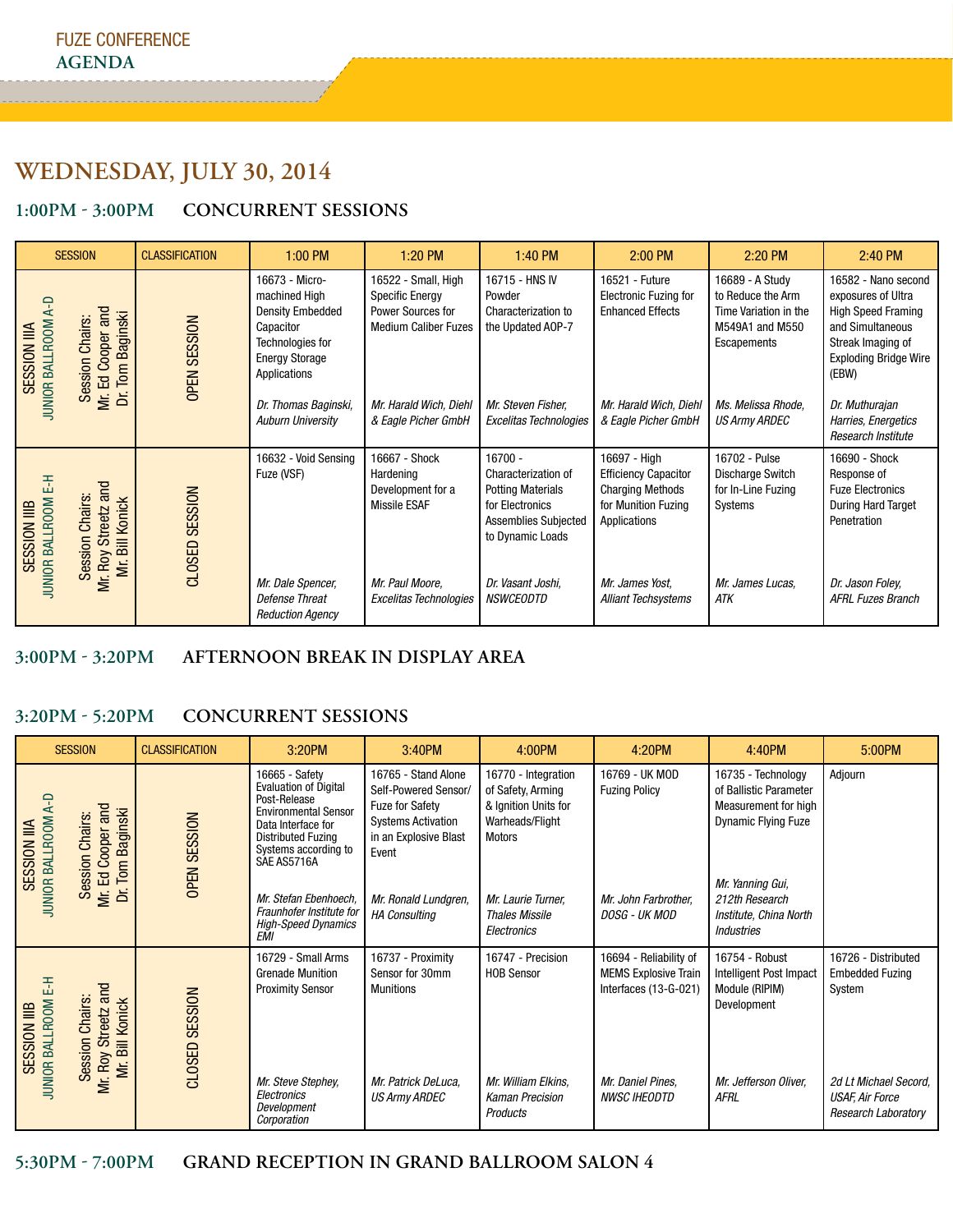## **Thursday, July 31, 2014**

### **8:00am - 10:00am Concurrent Sessions**

| <b>SESSION</b>                                                                                           | <b>CLASSIFICATION</b>                                            | 8:00 AM                                                                                                                      | 8:20 AM                                                                                                                                                       | 8:40 AM                                                                                                                        | 9:00 AM                                                                                                                          | 9:20 AM                                                                                                   | 9:40 AM                                                                                                                                                                                                                  |
|----------------------------------------------------------------------------------------------------------|------------------------------------------------------------------|------------------------------------------------------------------------------------------------------------------------------|---------------------------------------------------------------------------------------------------------------------------------------------------------------|--------------------------------------------------------------------------------------------------------------------------------|----------------------------------------------------------------------------------------------------------------------------------|-----------------------------------------------------------------------------------------------------------|--------------------------------------------------------------------------------------------------------------------------------------------------------------------------------------------------------------------------|
| and<br>JUNIOR BALLROOM A-D<br><b>Session Chairs</b><br>awson<br>SESSION IVA<br>David L<br>ΣË.            | Harward<br><b>OPEN SESSION</b><br>$\boxed{\overline{nm}}$<br>ΣÍ. | 16709 - 40mm Self-<br><b>Destruct Fuze</b><br>Mr. Aw Cheng Hok,<br><b>Advanced Material</b><br>Engineering                   | 16691 - Methodology<br>for Determining<br><b>Insensitive Explosive</b><br><b>Material Compatibility</b><br>Mr. Jason<br>Sweterlitsch,<br><b>US ARMY ARDEC</b> | 16759 -<br>Requirements for<br><b>WH Scalable Output</b><br>Fuzing<br>Mr. Hans-Dieter<br>Ackermann, TDW                        | 16725 - Fuzing in<br>an Optimized, High<br>Speed, Penetrating<br>Ordinance<br>Mr. George Jolly, III,<br><b>AFRL/RWMF</b>         | 16758 - Simplified<br>Approach to Defeat of<br><b>Buried Targets</b><br>Mr. Christian Euba,<br><b>TDW</b> | 16760 - Maturation<br>of Next Generation<br><b>Laser Proximity Fuze</b><br>Technology<br>Mr. Mick Timoney,<br><b>Thales Missile</b><br>Electronics                                                                       |
| <b>JUNIOR BALLROOM E-H</b><br>and<br>Chairs:<br><b>SESSION IVB</b><br>Janow ;<br>Session<br>Chris<br>ΣÉ. | <b>Tanenhaus</b><br><b>SESSION</b><br>CLOSED<br>Marty            | 16719 - Embedded<br>Environment<br>Characterization<br>Dr. Janet Wolfson<br>Air Force Research<br>Laboratory (AFRL/<br>RWMF) | $16713 -$<br>Understanding<br>the Mechanical<br>Environment of an<br><b>Embedded Fireset</b><br>Dr. Alain Beliveau,<br>Air Force Research<br>Laboratroy       | 16704 - Reliable<br><b>Detonation Transfer</b><br>Across Large Air Gaps<br>Mr. John Sparkman,<br><b>Excelitas Technologies</b> | 16688 - A Low<br>Voltage Command-<br>Arm System for<br><b>Distributed Fuzing</b><br>Mr. Mark Etheridge,<br><b>US Army-AMRDEC</b> | 16727 - RF Range<br>Simulator<br>Mr. John Gautz,<br>Electronics<br>Development Corp.                      | 16745 - Accelerated<br><b>Distributed</b><br><b>Target Simulation</b><br>for Advanced<br><b>Fuze Processor</b><br>Development<br>Mr. Charles<br>Overman, IV, Univ.<br>of Florida Electronic<br><b>Communications Lab</b> |

### **10:00am - 10:20AM Morning break in display area**

### **10:20Am - 12:00PM concurrent sessions**

| <b>SESSION</b>                                                                                                             | <b>CLASSIFICATION</b> | 10:20AM                                                                                                                             | 10:40AM                                                                                                                                                        | 11:00AM                                                                                                                    | 11:20AM                                                                                                                                             | 11:40AM                                                                                                                                                       |
|----------------------------------------------------------------------------------------------------------------------------|-----------------------|-------------------------------------------------------------------------------------------------------------------------------------|----------------------------------------------------------------------------------------------------------------------------------------------------------------|----------------------------------------------------------------------------------------------------------------------------|-----------------------------------------------------------------------------------------------------------------------------------------------------|---------------------------------------------------------------------------------------------------------------------------------------------------------------|
| Mr. David Lawson and<br><b>JUNIOR BALLROOM A-D</b><br>Harward<br>Session Chairs:<br>SESSION IVA<br>Tom<br>$\overline{\Xi}$ | <b>OPEN SESSION</b>   | 16651 - A Successful<br><b>Framework for Rapid</b><br>Development, Safety<br>and Reuse<br>Mr. Tony Ponko,<br><b>Lockheed Martin</b> | 16717 - Flash-PLD<br>Related Hazards for<br>Fuzes<br>Mr. Michael Demmick.<br><b>NAVSEA</b>                                                                     | 16731 - New<br>solutions for S&A and<br>Firing Functions in<br><b>Modern Fuzes</b><br>Mr. Max Perrin,<br>Junghans Microtec | 16734 - Advantages<br>of Analog Signal<br>Processing over FPGA<br>and DSP in Fuzing<br>Mr. Douglas Cox,<br><b>Mixed Signal</b><br>Integration Corp. | TBD                                                                                                                                                           |
| JUNIOR BALLROOM E-H<br>Tanenhaus<br>Chris Janow and<br>Session Chairs:<br>SESSION IVB<br>Marty<br>ΣÉ.<br>δŕ.               | CLOSED SESSION        | 16670 - Development<br>of a Surface Mount<br><b>Triaxial Accelerometer</b><br>Mr. Robert Sill, PCB<br>Piezotronics                  | 16621 - Multi-g-<br>threshold Metal<br><b>MEMS Sensor for</b><br><b>Target Discrimination</b><br>Applications<br>Mr. Michael Pica, IV,<br><b>US ARMY ARDEC</b> | 16695 - 40mm<br><b>MEMSAD Fuze</b><br>Mr. John Krafcik,<br>ATK                                                             | 16671 - Integrated<br><b>Switch Slapper</b><br>Progress<br>Mr. Bradley Hanna,<br><b>NSWC Dahlgren</b><br><b>Division</b>                            | 16736 - Size Does<br>Matter - Meeting<br><b>Flight Termination</b><br><b>System Challenges</b><br>Mr. Paul Kern, L-3<br><b>Fuzing and Ordnance</b><br>Systems |